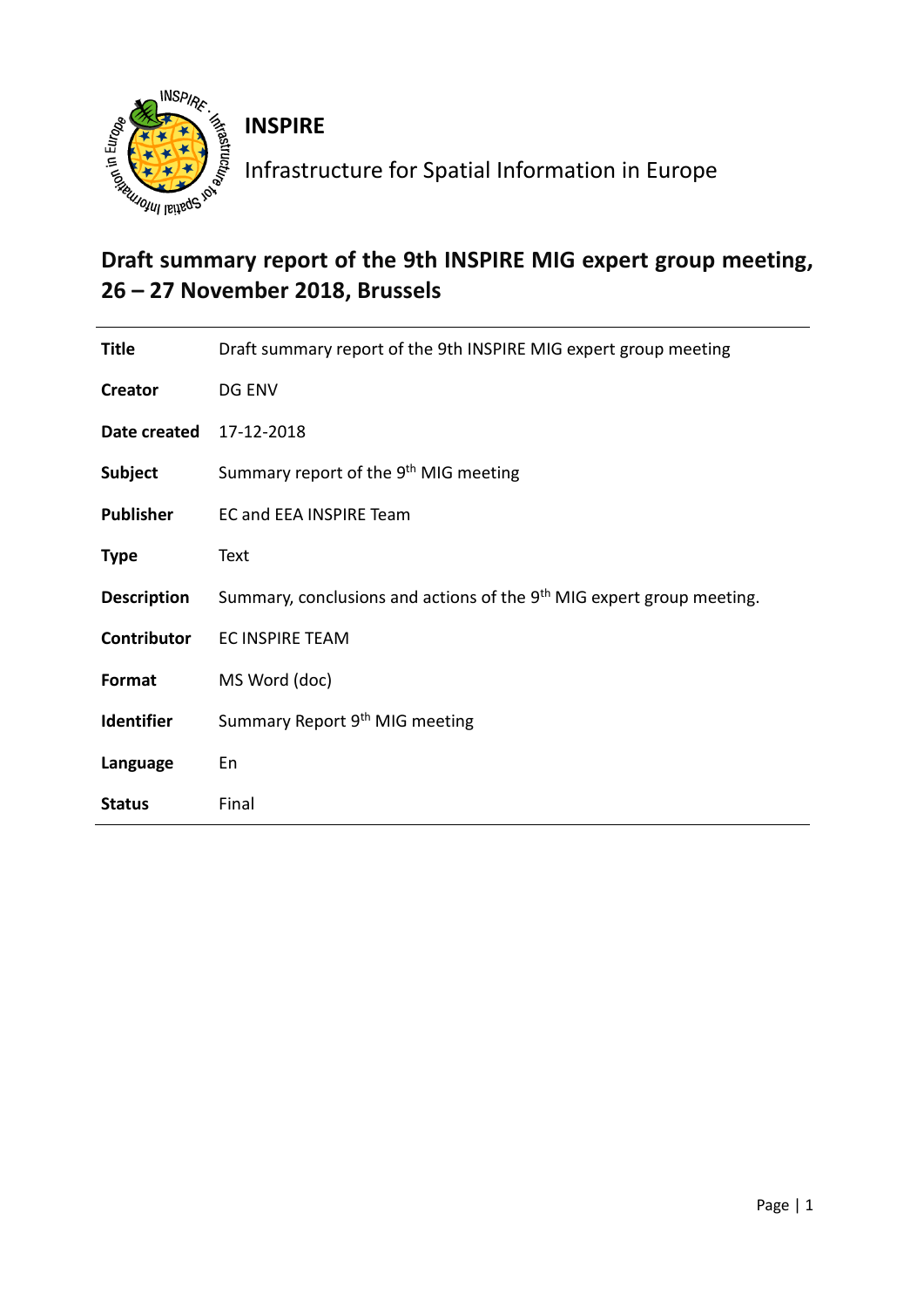# **1 Approval of the agenda and of the minutes of previous meeting**

*The meeting was opened and chaired by Joachim D'Eugenio, Deputy Head of DG ENV Unit E.4 Compliance and Better Regulation.* 

The Chair presented the meeting agenda (*[DOC1](https://webgate.ec.europa.eu/fpfis/wikis/download/attachments/298660106/%5BDOC1_rev%5D_9th%20INSPIRE%20MIG%20Agenda_draft.pdf?version=1&modificationDate=1542643174231&api=v2)*) and the summary of the previous meeting (*[DOC2](https://webgate.ec.europa.eu/fpfis/wikis/download/attachments/298660106/%5BDOC2%5D_Summary%208th%20MIG%20Brussels_draft.pdf?version=1&modificationDate=1542643198683&api=v2)*). The MIG had no comments on the meeting agenda and the summary of the previous meeting.

All meeting documents and presentations have been made available on the *collaboration platform of the INSPIRE Maintenance and Implementation expert Group (MIG)<sup>1</sup>* .

### *Conclusions and Actions*

*The meeting agenda and summary of the previous meeting were adopted.*

### **2 Nature of the meeting**

The meeting was a non-public meeting and was attended by nominated experts of EU Member States (MS), Iceland, Norway, the Commission Services (DG ENV and JRC) and the European Environment Agency (EEA). There were no experts from the following Member States: Bulgaria and Italy.

### **3 List of points discussed**

### **3.1 Update on Commission initiatives (Information and discussion)**

### *Introduction*

The Commission presented information document (*[DOC3](https://webgate.ec.europa.eu/fpfis/wikis/download/attachments/298660106/%5BDOC3%5D_Update%20on%20Commission%20initiatives_draft.pdf?version=1&modificationDate=1543072303110&api=v2)*) and informed the MIG about the following ongoing Commission initiatives:

- Reporting Fitness Check,
- Study on improving national environmental information and harvesting data,
- Study of INSPIRE data sharing, access and use (Article 17),
- Copernicus latest developments,
- Monitoring 2018 (ref. year 2017).

A Belgian expert and the Commission debriefed the MIG about the:

• INSPIRE Conference 2018.

The European Environment Agency (EEA) informed the MIG about the status of:

Reportnet 3.0.

#### *Discussion*

 $\overline{a}$ 

<sup>1</sup> *<https://webgate.ec.europa.eu/fpfis/wikis/x/CjHNEQ>*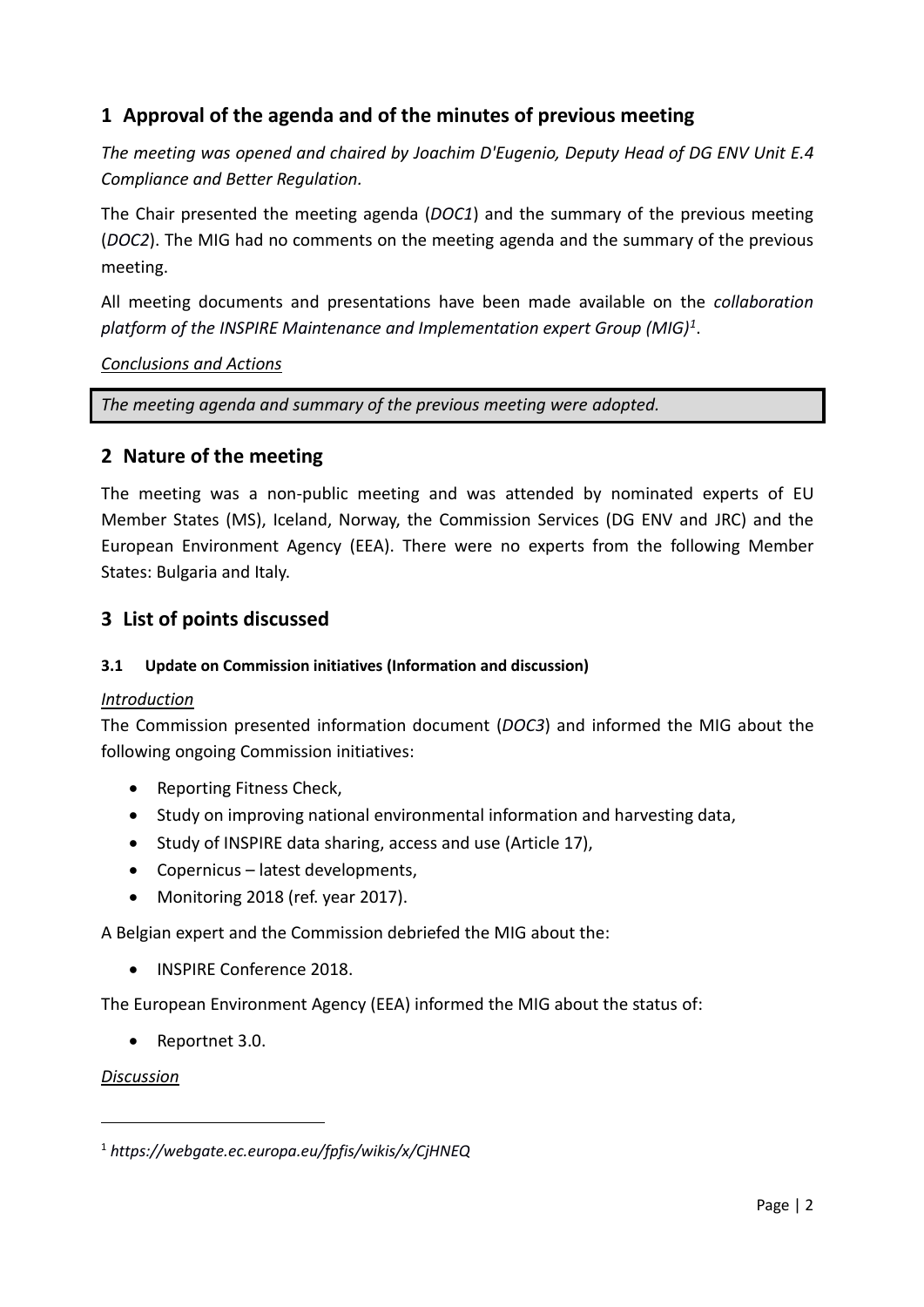Questions were raised by Member State experts related to the final report on the Article 17 study on data sharing, the need for more comprehensive communication on INSPIRE related e-reporting streamlining in the diverse thematic domains and a possible blueprint on INSPIRE implementation for eReporting.

The Commission explained that any remaining deliverables for the Article 17 study will be shared begin of 2019 when the study ends. Specific aspects regarding open data will most likely be addressed by the recast of the Public Sector Information Directive. The Commission will follow up on this initiative to assess the possible impact on the Article 17.

The Commission will publish the available documentation on the finished/on-going streamlining exercises on the wiki of the 2016.5 sub-group and will use the wiki and the thematic clusters as information platform for ongoing initiatives. Moreover the EEA has already prepared a blueprint document for INSPIRE implementation for eReporting. This document simplifies implementation by addressing the spatial part first and then link to any additional thematic information.

The INSPIRE Conference 2018 was highly appreciated (see *[sli.do survey](https://webgate.ec.europa.eu/fpfis/wikis/download/attachments/298660106/Sli.do%20results%20MIG-9.pdf?version=1&modificationDate=1548057398524&api=v2)*). It was a very successful conference. The 4-day formula offered a good mix of high-quality technical and political presentations and keynotes.

The Commission will keep the MIG informed on any progress made in the presented initiatives.

### **3.2 Revision of Implementing Rules (Information and discussion)**

# *3.2.1 Possible revision of Data Specifications Introduction*

The Commission presented (*[DOC4\)](https://webgate.ec.europa.eu/fpfis/wikis/download/attachments/298660106/%5BDOC-4%5D_Regulation%201089-2010%20draft%20amendment.pdf?version=1&modificationDate=1542643240584&api=v2) - Possible revision of Implementing Rules on data interoperability – Draft amendment text*.

#### *Discussion*

The MIG supported the draft Implementing Rule and the proposed approach. One Member State expert asked for delaying the removal of the code list until after the implementation deadline in 2020.

The Chair thanked the JRC for the quality work done. Now a dialogue has to take place between the change initiators and the JRC to clarify changes if needed. The MIG was invited to coordinate with change initiators in their Member State to verify if change proposals have been addressed and come back proactively to the Commission to further discuss/explain. The Chair further proposed the following roadmap:

• once the current draft is stabilized the Commission will draft an explanatory note to explain the rationale behind the changes;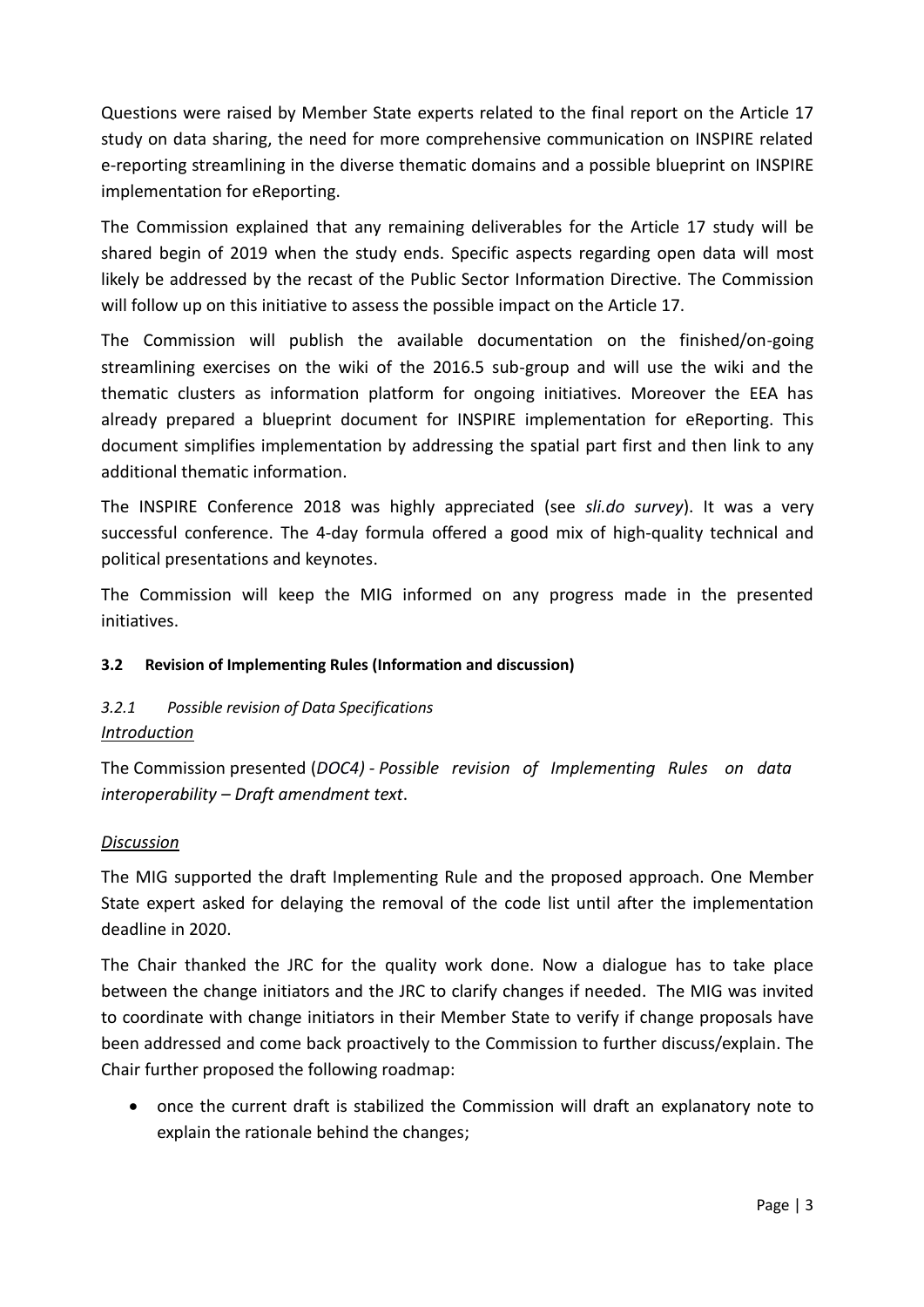Member States will have the opportunity to provide further feedback on this draft by end of January 2019. After this first round of feedback the Commission will further develop the draft act and seek validation from the Legal Service of the Commission. Before taking the act to a vote, the Commission will invite the Member States for a second round of feedback.

The proposal will be as much as possible drafted in such a way that everything is backwards compatible. Member States are invited to report of any issues with backwards compatibility.

### *Conclusions and Actions*

*The MIG supported the draft Implementing Rule on data interoperability and the proposed approach.*

*Member States were invited to provide further feedback on this draft by end of January 2019.*

*The Commission will keep the MIG informed about the further procedure. After an internal validation, the Commission will share the draft with the Member States for a final round of feedback.*

### *3.2.2 Possible revision of Reporting Decision (2009/442/EC) Introduction*

The Commission presented the final draft of the new Reporting Decision (*[DOC5](https://webgate.ec.europa.eu/fpfis/wikis/download/attachments/298660106/%5BDOC5%5D_INSPIRE%20Reporting%20Decision%20v08112018_clean.pdf?version=1&modificationDate=1542643296937&api=v2)*). It was clarified that the detailed operational aspects on the implementation of a new monitoring and reporting process are discussed in (*[DOC8](https://webgate.ec.europa.eu/fpfis/wikis/download/attachments/298660106/%5BDOC8%5D_MIWP_2018.1_Monitoring%20and%20reporting%202019.pdf?version=1&modificationDate=1542643378298&api=v2)*) (Monitoring and reporting 2019).

# *Discussion*

The final draft was supported by a large majority of Member State experts. Only one Member State expert indicated not being able to support the Commission proposal based on the current rationale provided for the keywords on national and regional datasets in the explanatory note and the lack of transitional measures from the old reporting process to the new. Several other Member State experts confirmed the need for further clarification regarding the reporting timeline and the transition from the old to the new reporting process.

The Chair explained that 2019 will be considered as a transition year. Pragmatism will be the guiding principle. For the three-yearly implementation report Member States will be asked to update the "State of Play" of the country fiches by 31 March 2019 or by 16 May 2019 depending on the status of the alignment proposal. If the alignment proposal is adopted before 31 March 2019 then the official deadline for providing the update to the country fiche will be 31 March 2019. For the monitoring, the old system will stay online and there will be two systems in 2019. It was left up to the Member States to decide whether they will use the old or the new system in 2019. Further work on the development of the new business process for monitoring and reporting is delegated to the subgroup on MIWP action 2018.1 (Monitoring and reporting 2019). The subgroup will be asked to share all developments with the MIG.

On the explanatory note the Chair clarified that this document is a guidance document and will not be voted upon by the INSPIRE Committee. The MIG was invited to provide comments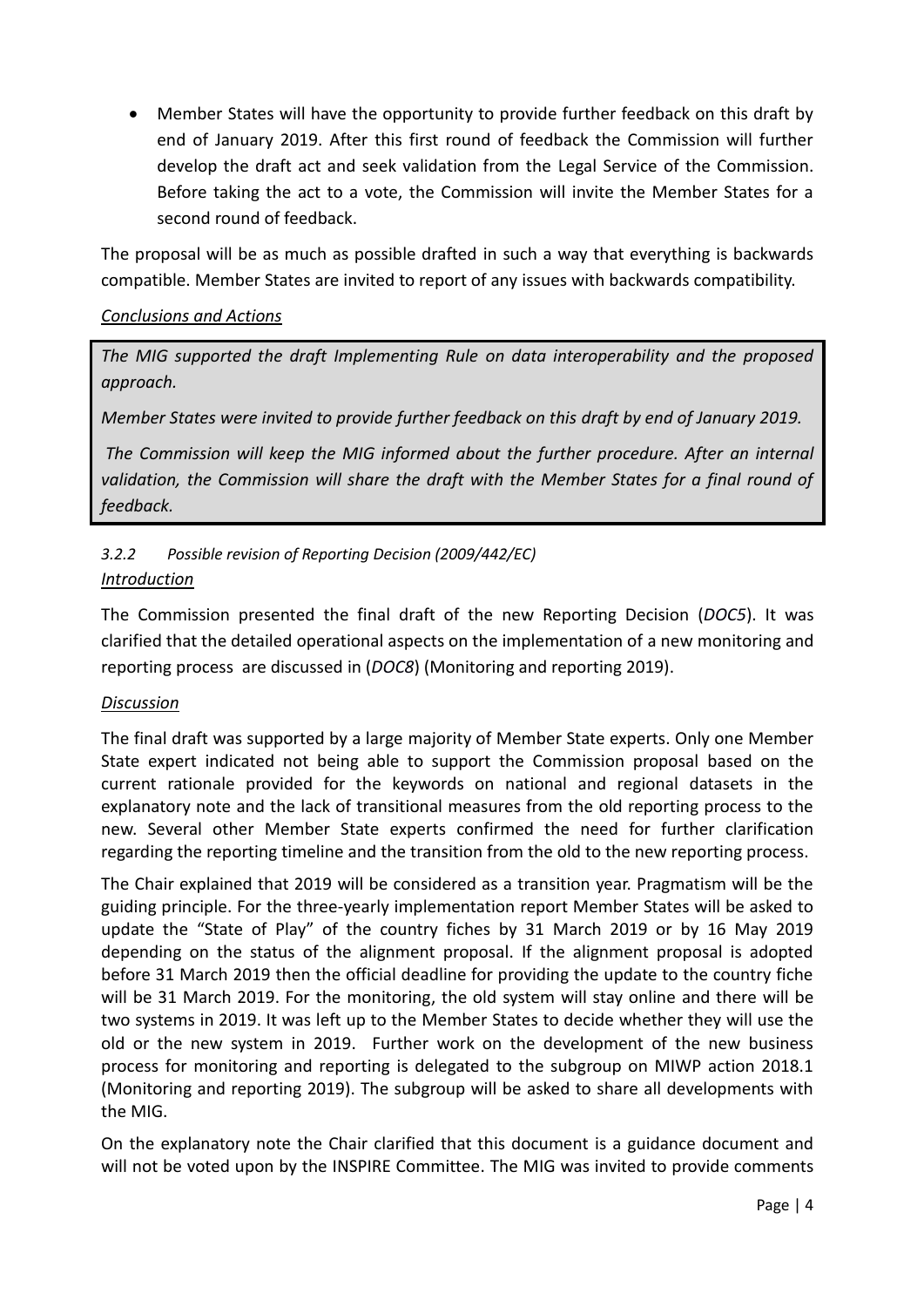on the explanatory note to clarify where needed and to make the note as helpful as possible. A disclaimer will be put in the document to make its status clear to the reader.

*Conclusions and Actions*

*The final draft for the new reporting decision was supported by the MIG.* 

*The MIG will be kept informed about the progress on the development of the reporting process by the MIG subgroup working on MIWP action 2018.1 (Monitoring and reporting 2019).*

*The Chair invited the MIG experts to provide comments on the explanatory note with the view to clarify/improve where needed (mail to ENV-INSPIRE@ec.europa.eu).* 

#### **3.3 Maintenance and Implementation Work Programme**

*3.3.1 MIWP Action progress, review and discussion including agreement of next steps*

# **a) 2016.5 Priority list of EU high value datasets: status update and monitoring of progress, including data and service linking**

#### *Introduction*

The EEA and the Commission updated the MIG on the progress of MIWP action 2016.5 - Priority list of eReporting datasets. Statistics on the publication and accessibility of priority data sets per country and per legislative act were presented.

Most Member States have taken initiatives but there are still Member States that are not showing any progress at all. The Commission will reflect on a possible approach to convince those Member States that are lagging behind to start delivering on obligations that have expired years ago. A first outcome of this exercise and primary objective for the subgroup 2016.5 should be a priority data set that is made available in all Member States.

The Commission presented a discussion paper on possible simplification of data-service linking (*[DOC7](https://webgate.ec.europa.eu/fpfis/wikis/download/attachments/298660106/%5BDOC7%5D_Discussion%20Paper%20on%20data-service%20linking%20v0.5.pdf?version=1&modificationDate=1542643345312&api=v2)*) as the outcome of a discussion in the permanent technical subgroup of the MIG (MIG-T) and proposed a new action for MIWP 2016-2020 on improving accessibility of data sets through network services.

### *Discussion*

Several Member States indicated that substantial efforts are being made to improve the offering of priority data sets in the geoportal and also recognized that the linking of spatial data sets and services remains a challenge. The suggested simplification is welcomed by most Member States. Several Member States that have successfully implemented the current approach or are interested in offering a service catalogue argued for the importance of service metadata and suggested backwards compatibility and continued support for both approaches.

The Chair explained that the exercise on priority data sets was initiated in a spirit of collaboration. This exercise has already resulted in good outcomes but there are still Member States with zero priority data sets in the geoportal. The Commission will make a more tailor made effort to engage with those countries that are not committing to the exercise.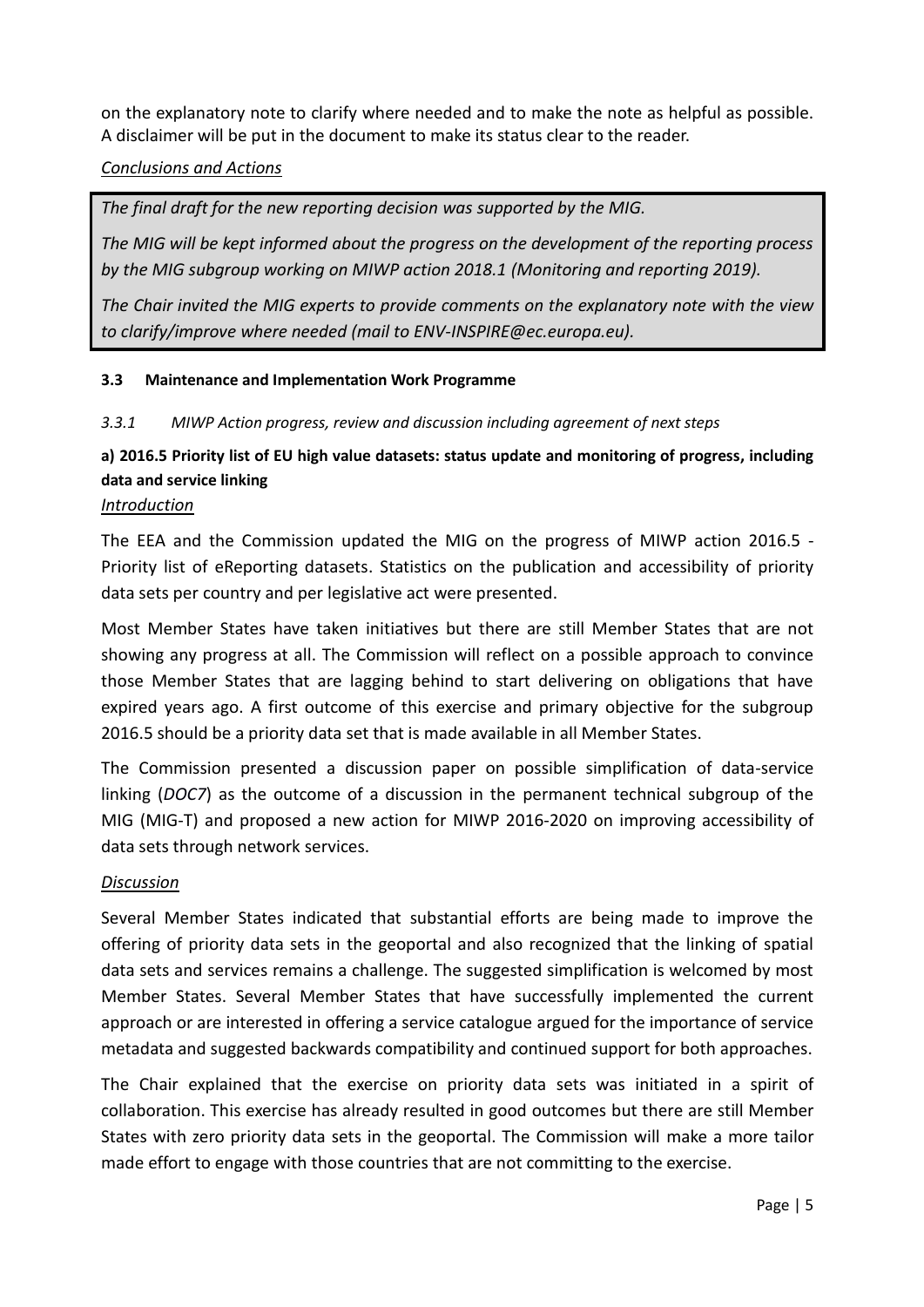On the data-service linking issue, the Chair proposed to:

- endorse the new action on improving accessibility of data sets through network services,
- $\bullet$  keep the proposal as is for the moment,
- proceed with developing and testing the proposal to demonstrate the positive impact on the availability of data sets in the geoportal (specifically the priority data sets),
- and to come back to this in the next MIG meeting when we have more clarity on the future roadmap with alternative approaches.

The MIG supported the proposal and endorsed the new action on improving accessibility of data sets through network services (2019.2).

#### *Conclusions and Actions*

*The MIG endorsed the new action on improving accessibility of data sets through network services (2019.2).*

#### **b) 2018.1 Monitoring and Reporting 2019** *Introduction*

The Commission presented the status of MIWP action 2018.1 "Monitoring and Reporting 2019" and the following practical arrangements for monitoring and reporting in 2019 (*[DOC8](https://webgate.ec.europa.eu/fpfis/wikis/download/attachments/298660106/%5BDOC8%5D_MIWP_2018.1_Monitoring%20and%20reporting%202019.pdf?version=1&modificationDate=1542643378298&api=v2)*):

- The Commission services (JRC) will aim at installing a new reporting infrastructure and process that maximally reuse already existing INSPIRE components (discovery service, metadata, support, validation tools ...) as quickly as possible. At the same time, the current monitoring system at the EEA will remain operational until the transition has been completed by all Member States.
- The Commission services and the EEA will support Member States during the transition to make sure that they can meet there legal obligations. Any issues arising during the transition will be handled in a pragmatic and solution-oriented way.
- Whilst the Commission cannot alter the monitoring and reporting obligations only for this year of transition, Member States are invited to inform the Commission before the 15 May if there are any likely issues or delays as a result of the transition. Should such issue arise, they will be dealt with on a case-by-case basis bilaterally.
- The Commission services and the EEA trust that this approach will help organise the transition in the most effective and efficient way resulting in a benefit thereafter for all parties involved.

#### *Discussion*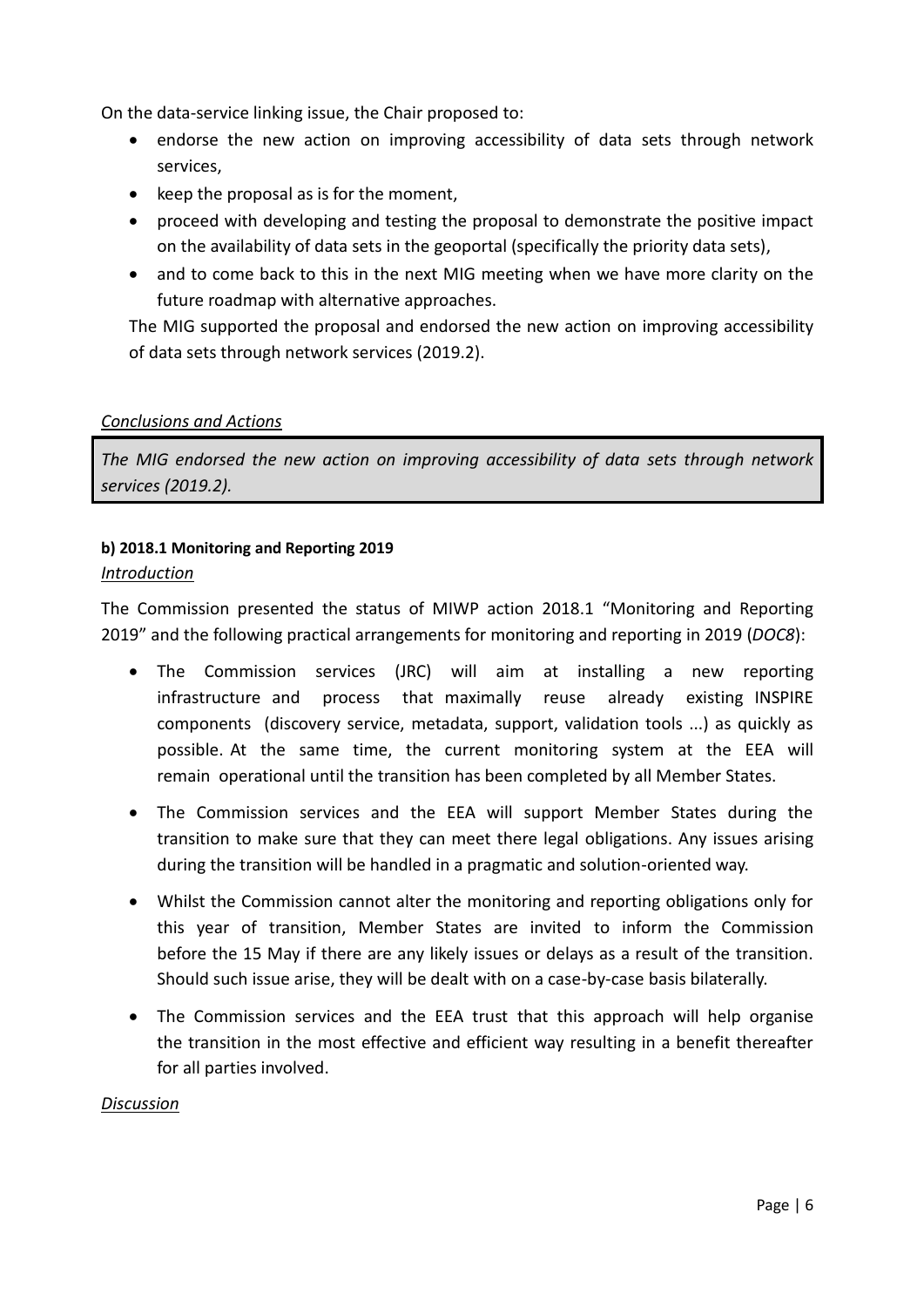Several Member States still had some practical and operational questions regarding the reporting process in 2019 and the possible reusability of the future reporting software to be developed by the Commission.

The Commission explained that the Commission and the EEA will come back to the Member States with further guidance as soon as possible and that the MIG subgroup for MIWP action 2018.1 will continue its work on the development of the new reporting process and report back to the MIG. It was also clarified that it will not be possible to repackage the reporting software that is being developed for reuse by the Member States but the Commission will try to share the business logic behind it for full transparency.

### *Conclusions and Actions*

*The MIG took note of the information presented by the Commission on MIWP action 2018.1 "Monitoring and reporting 2019".*

# **c) Proposal for a new MIWP action mandate on core spatial data (2019.1)** *Introduction*

The Commission presented a mandate for a new action under the MIWP 2016-2020 (*[DOC9](https://webgate.ec.europa.eu/fpfis/wikis/download/attachments/298660106/%5BDOC9%5D_MIWP%202019.3%20Core%20Spatial%20Data.pdf?version=1&modificationDate=1542890083644&api=v2)*) to follow up on the cross-cutting core spatial data needs for sectorial use cases as presented by the Commission in the 8th meeting of the MIG and to develop and implement a roadmap for a list of core spatial data sets. This action will bring together the different actors working on these core spatial data sets and will position the INSPIRE Directive as a key interoperability framework for realising the Commission's digital strategy and ambition. The mandate aims at engaging with the MIG on this on a voluntary base. The MIG was asked to endorse the new action mandate.

### *Discussion*

Overall there was good support for the proposed mandate. A few Member States could not agree with the new action mandate based on the argument that this mandate links to voluntary UN-GGIM activities on spatial data for Sustainable Development Goals that are outside the scope of the INSPIRE Directive.

The Chair explained that this should be viewed as an effort to make sure that global efforts are consistent and coordinated with the work on INSPIRE implementation. Moreover this would allow to make sure that work in different domains is linked to the INSPIRE Annex I and II data scope and could support the development of a list of high-value data sets under the PSI in a coordinated effort between the European and International level.

Since a consensus could not be found in the MIG, the mandate was not endorsed. As an alternative, the Chair proposed to focus on a list of core use cases instead and suggested the following approach to continue the work on core data sets:

 As part of the newly endorsed action 2019.2 on improving accessibility of data sets through network services the Commission will test with how difficult it is to pilot data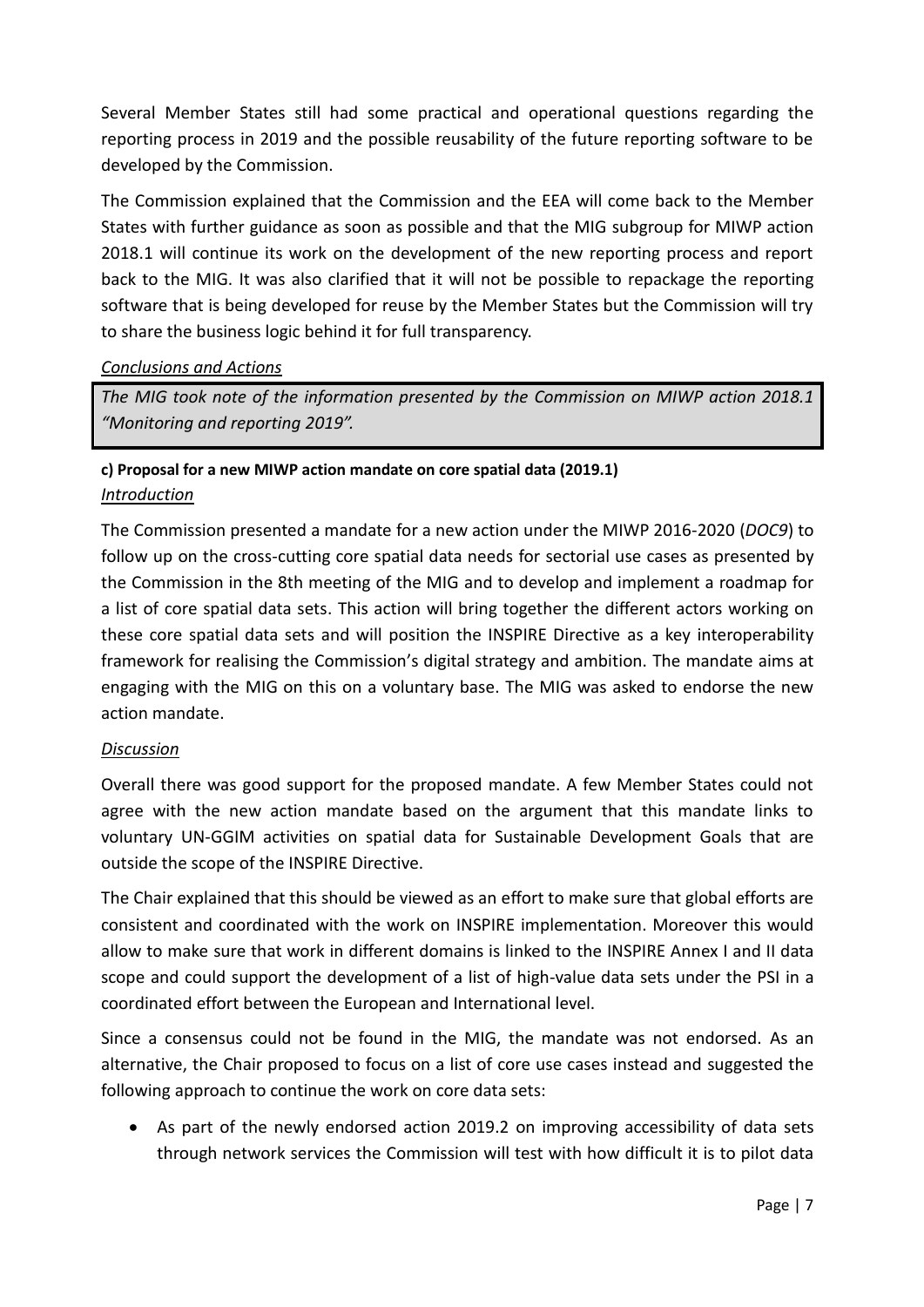sets that fall under Annex I and II of the INSPIRE Directive to support core nonenvironmental use cases. We will collaborate with volunteering Member State experts and other Commission DG's and will focus on one or two themes to identify data sets that can support selected core non-environmental uses cases.

- A workshop will be organised with interested Commission DG's and voluntary Member State experts.
- Afterwards the Commission would inform the MIG about the progress made and could propose a slightly changed mandate taking into account the lessons learned.

The proposal was supported by the MIG as a way forward and recognized as a valuable voluntary action to demonstrate the value of INSPIRE for non-environmental use cases.

The Commission (JRC) confirmed that they had already identified three activities under the  $ISA<sup>2</sup>$  ELISE action that might benefit from this action: the gazetteer (geographic names and addresses), energy efficiency of buildings (buildings) and the multimodel traffic information system (transport networks).

### *Conclusions and Actions*

*The proposed action on core data sets was not endorsed by the MIG.*

*The Commission will initiate a voluntary activity with Commission DG's and Member State experts on a list of core use cases.*

# **d) 2016.4 Theme specific issues – Discussion on the future of the thematic clusters** *Introduction*

The Commission presented the discussion document on the future of the thematic clusters (*[DOC10](https://webgate.ec.europa.eu/fpfis/wikis/download/attachments/298660106/%5BDOC10%5D_2016.4%20Theme%20specific%20issues.pdf?version=1&modificationDate=1542643560310&api=v2)*). The MIG was provided with high-level status information on the use of the thematic clusters in the past but never had a detailed discussion on this. The Commission has done an evaluation of the activity (MIWP action 2016.4) and invited the MIG to engage in a discussion on the usefulness and importance of this initiative for the implementation of the INSPIRE Directive in the Member States. To get the opinion of all Member State experts present the Commission had prepared a set of sli.do questions.

### *Discussion*

The thematic clusters was regarded as an important activity by the MIG in support of the implementation of the INSPIRE Directive. With regard of further implementation in the area of interoperability, continued support through the thematic clusters was regarded essential. Several Member State experts expressed their appreciation and the appreciation of their stakeholders for the implementation support received through this action. The *[sli.do survey](https://webgate.ec.europa.eu/fpfis/wikis/download/attachments/298660106/Sli.do%20results%20MIG-9.pdf?version=1&modificationDate=1548057398524&api=v2)* also showed an overall positive appreciation of the work of the thematic clusters. Some Member States supported the idea of using the thematic clusters platform for hosting national discussions.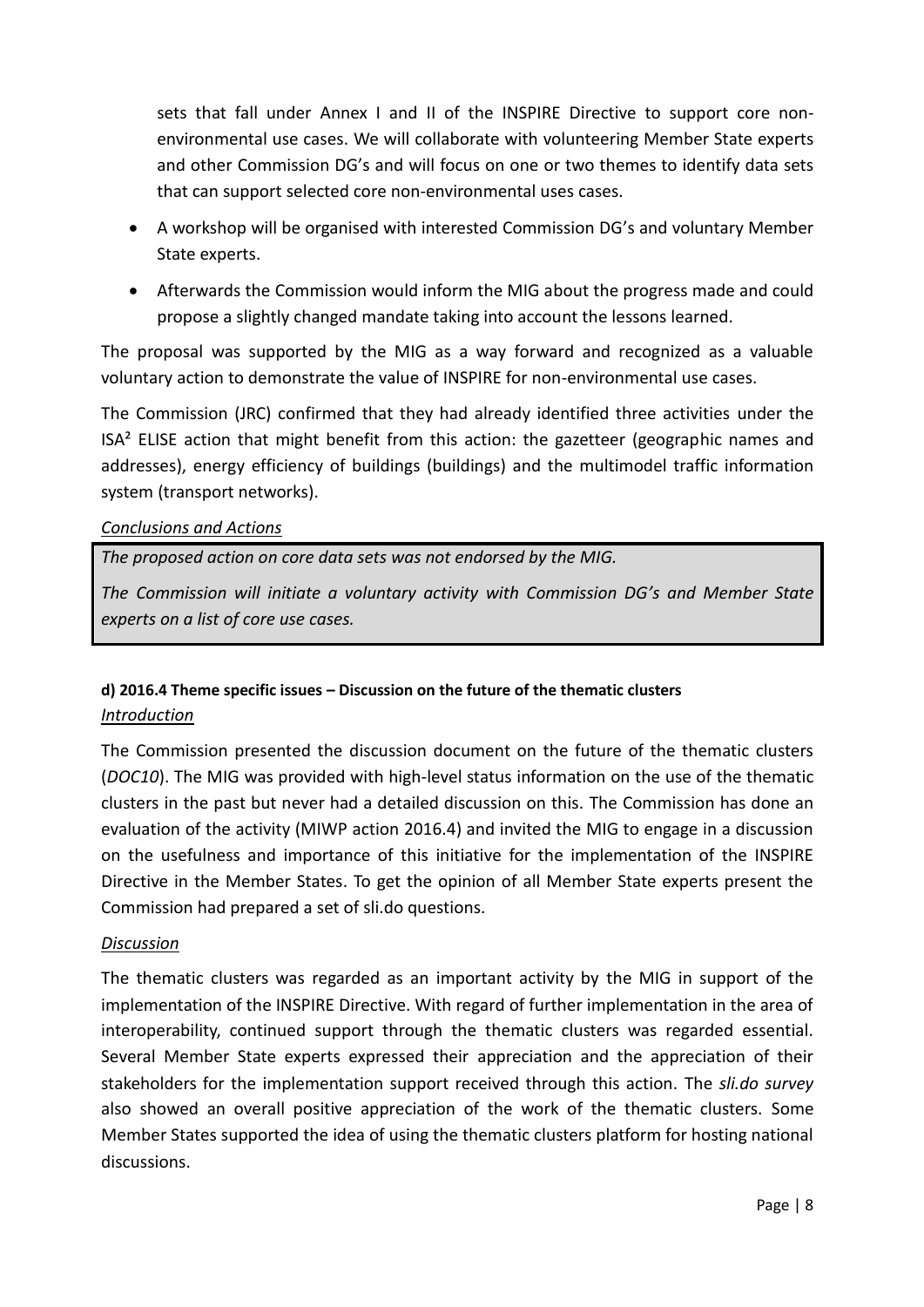The Commission explained that further integration between thematic clusters, helpdesk and portal is planned to stimulate information sharing and move towards a central gateway for implementation support.

The Chair expressed thanks to those that have been active in the clusters and the cluster facilitators in the name of the MIG. Continuation of the activity will be supported as proposed in the document presented (*[DOC10](https://webgate.ec.europa.eu/fpfis/wikis/download/attachments/298660106/%5BDOC10%5D_2016.4%20Theme%20specific%20issues.pdf?version=1&modificationDate=1542643560310&api=v2)*). In the continuation of the activity it was considered important to also make the link to other thematic groups working on the implementation of environmental legislation (e.g. DG ENV thematic expert groups). The Commission (JRC) will work with the facilitators to update the action mandate and will give an update on this in the next meeting of the MIG. The continuation of the action can be secured until the end of 2020. The Chair proposed to come back to this in 2019 to discuss possible continuation beyond 2020.

### *Conclusions and Actions*

*The MIG supported the continuation of MIWP action 2016.4 (thematic clusters).*

*The Commission will work with the facilitators on update the action mandate in the light of the discussion in the MIG and will give an update on this in the next meeting of the MIG.*

*The MIG will come back to this in 2019 to discuss possible continuation beyond 2020.*

#### *3.3.2 MIWP Action progress and review (without discussion)*

- **e) 2017.1 Master Guidance**
- **f) 2017.2 Alternative encodings**
- **g) 2017.3 Improved client support**

#### **h) 2017.4 Validation & Conformity**

#### *Introduction*

The Commission presented an information document (*[DOC11](https://webgate.ec.europa.eu/fpfis/wikis/download/attachments/298660106/%5BDOC11%5D_Status%20report%20MIWP%20actions%20and%20SDW%20ad-hoc%20actions.pdf?version=1&modificationDate=1542643594881&api=v2)*) on the progress of several MIWP actions.

#### *Discussion*

The MIG had no questions or comments on the presented information document.

#### *Conclusions and Actions*

*The MIG took note of the information shared by the Commission on the progress of MIWP actions 2017.1, 2017.2, 2017.3 and 2017.4.*

# **3.4 Spatial Data on the Web (Information and discussion)**

#### *Introduction*

The Commission presented the second part of the information document (*[DOC11](https://webgate.ec.europa.eu/fpfis/wikis/download/attachments/298660106/%5BDOC11%5D_Status%20report%20MIWP%20actions%20and%20SDW%20ad-hoc%20actions.pdf?version=1&modificationDate=1542643594881&api=v2)*) on the spatial data on the web activities.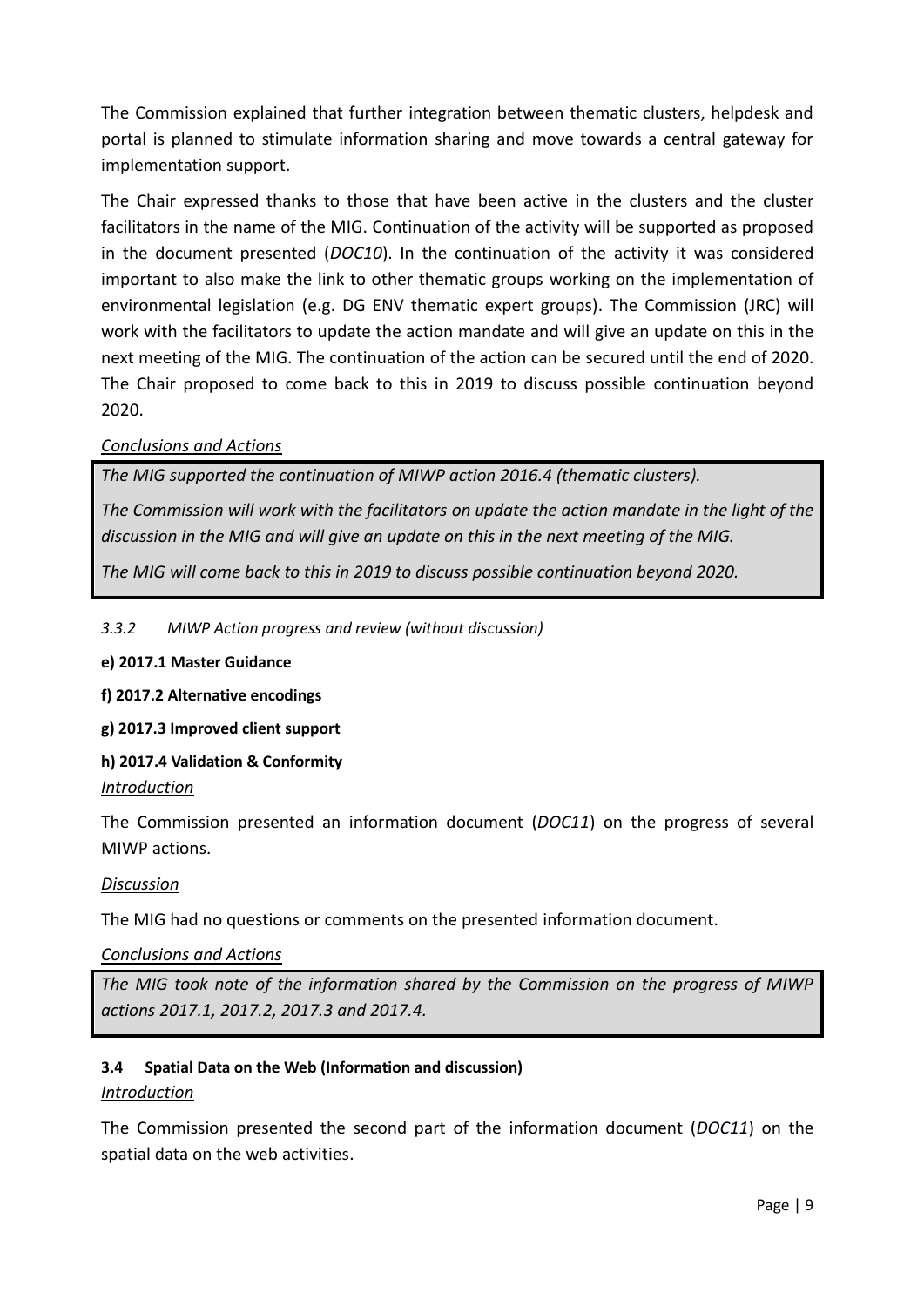WFS3 is the new revision of the OGC's Web Feature Service standard for querying geospatial information on the web.It seems a useful standard that can be mapped for use in the INSPIRE framework. It was agreed in the MIG-T meeting in Paris to nominate Jari Reini (FI) as the official MIG-T representative to follow up on the standardization initiative and bring in INSPIRE requirements. Some example WFS3 services for an INSPIRE data set will be implemented to pilot the standard.

Search engines such as Google Dataset Search could improve discoverability. It was proposed to organize a dedicated workshop with search engine optimization (SEO) specialists to develop guidance based on good practices.

An initial collection of existing practices in Member States and projects on linking geospatial data and managing persistent identifiers has been carried out and was presented at the MIG-T meeting in Paris. It was agreed to document these on the MIG-T wiki, with the ultimate aim to develop a good practices paper on the topic.

### *Discussion*

The MIG had no questions or comments on the presented information document.

The Chair thanked the JRC for preparing this information document and invited the MIG to share this information with their constituencies.

#### *Conclusions and Actions*

*The MIG took note of the information shared by the Commission on the progress of the spatial data on the web activities.* 

*The Chair invited the MIG to share the information with their stakeholders.* 

# **3.5 Spatial data needs at EU level – follow up (Information and discussion)** *Introduction*

The Chair presented a status of the Digital Single Market Data Package and the planned Act on "High value data sets". The Data Package is now pending with the co-legislators in ordinary legislative procedure. The outcome of the ongoing negotiations on the Data Package and specifically the recast of the PSI Directive and the possible Act on "High value data sets" will have an impact on our discussion on the future of INSPIRE.

The Chair also presented a status update on the formal process for ad hoc requests for spatial data under COMMISSION REGULATION (EU) No 268/2010. The Commission is exploring possible ways to formalize the process and was consulting the Commission's Legal Service on this. The Commission will report to the MIG once the procedure is clarified. The geoportal will play an important role in setting up a governance mechanism for managing future data requests (availability, accessibility …).

*Discussion*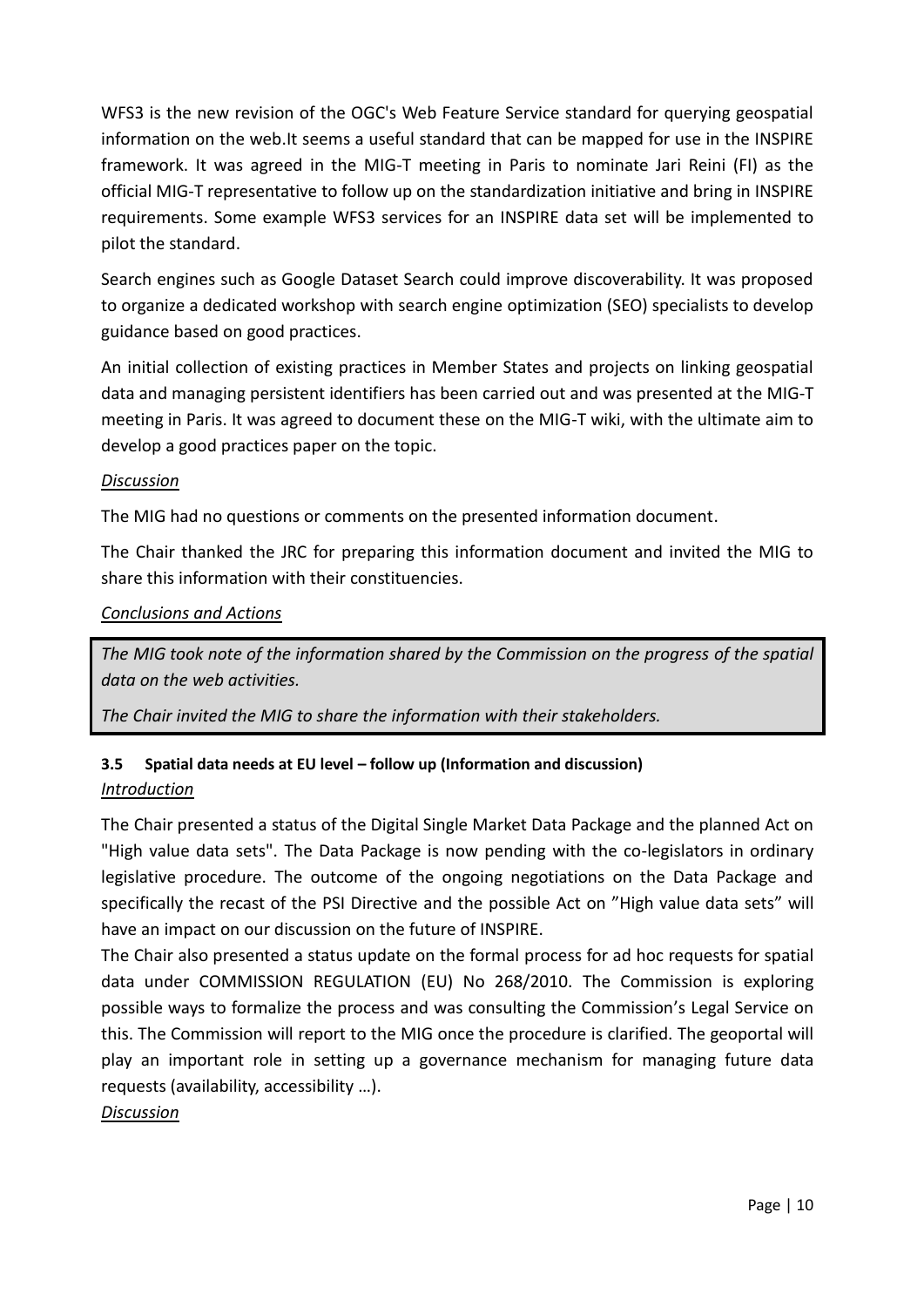The MIG was interested in learning more about the possible impact of the Data Package on the INSPIRE Directive and asked the Commission to come back to this after an agreement has been reached on the Data Package.

The Chair explained that besides the INSPIRE and PSI Directives, the public access to environmental information Directive (2003/4/EC) is a third legal component. It makes sense to discuss how the Data Package and a new PSI directive will affect both INSPIRE and public access to environmental information Directives. The Commission will come back to this in the next meeting.

### *Conclusions and Actions*

*The MIG took note of the information shared by the Commission on spatial data need at EU levels.*

*The Commission will present a status update on the Data Package in the next MIG meeting.*

*The Commission will inform the MIG about any progress on the formal process for ad hoc requests for spatial data under COMMISSION REGULATION (EU) No 268/2010.*

### **3.6 Data sharing and licensing (Information and discussion)**

### *Introduction & Discussion*

The Luxembourg expert presented a good practice on data sharing and licensing in Luxembourg. In the past there was duplication of data publishing for open data and for INSPIRE. Now all data is published on the open data portal. All data is open data and is shared through Creative Commons (CC) Zero License (CC0) (95%) and Creative Commons Attribution License (CC-BY) (5%). Data producers are being advised not to exclude commercial reuse. Guidelines are provided on the open data portal (data.public.lu/). The Luxembourg expert further explained that they do not track the users of their data. To get an idea about the data reuse, data users are asked to voluntary document and publish their (re)use of data. There are some examples available on the use of open data for non-spatial data eg examples on traffic data that were integrated in google maps. The implementation of the spatial component in the open data portal is too recent to already have demonstrated showcases.

The French MIG expert presented the difference between the "Open Database License (ODbL)" and Creative Commons Attribution – Share Alike License (CC-BY-SA-4.0). ODbL and CC-BY-SA-4.0 are not compatible. The difference is that CC-BY needs public dissemination and it has to be applied on all data products and derivate products. ODbL can serve a single person and only covers the original database. Probably most of the open data will evolve to a share alike license. Share alike is problematic in a sense that it is not usable for creating commercial products. Common goods can be under a share alike license. In the French approach, CC-BY satisfies the minimal data sharing condition under French law.

The Irish expert explained that in 2015 the open data initiative adopted the CC-BY-4.0 license (see *<http://creativecommons.org/licenses/4.0/>* and *[http://data.gov.ie](http://data.gov.ie/)*) as the de facto license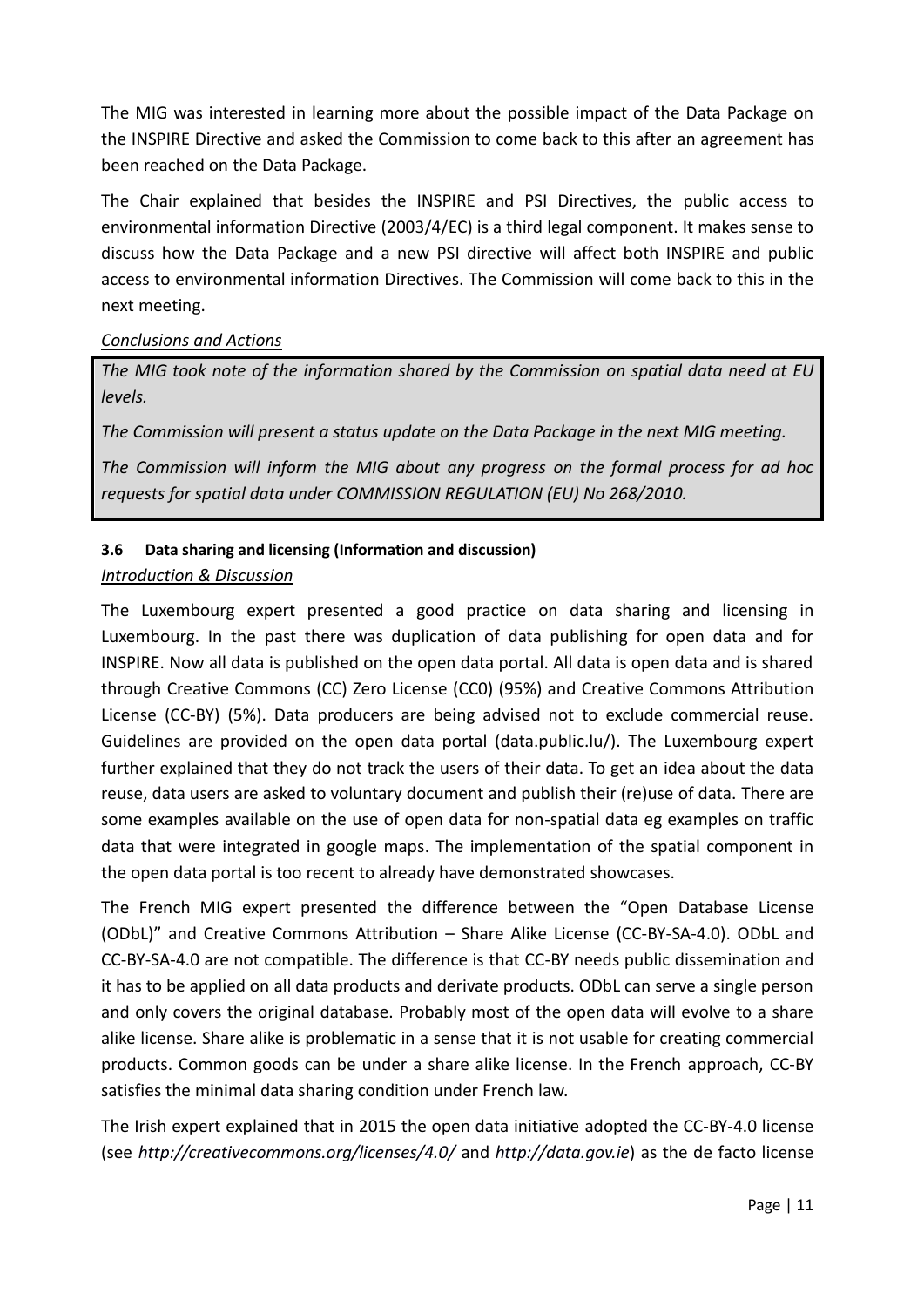for open data sharing. More than 8000 data sets have been made available under this license and a significant part of it is spatial. The spatial component is critical in open data. For the structuring of the BY clause the expert referred to the licence statement on the *https://data.gov.ie/pages/opendatalicence* page. There is a strict policy on keeping the BY statement as simple as possible. The open data initiative has developed showcases on the use of open data in public and private sectors. These can be found on the open data website and are relevant for the INSPIRE community to see where data has been used.

Based on the discussion and the keen interest of the MIG, the Chair proposed to move the item on data sharing and the work on the Art.17 study under the work programme allowing to discuss concretely what we can do to take this further e.g. :

- what can we do with a common interest,
- are changes needed in metadata to better support data sharing and licensing,
- follow up on the Data Package and the PSI specifically in view of a possible revision of the Article 17 of the INSPIRE Directive on data sharing.

The Chair invited the MIG to suggest new topics for the item on sharing Member State experiences for the next MIG meeting. The Internet of Things (IoT) and sensors as possible alternative sources for environmental data was already suggested as possible topic.

#### *Conclusions and Actions*

*The MIG took note of the data sharing experiences presented by the Luxembourg, French and Irish experts.*

*The Commission will move the item on data sharing and the Art. 17 study to the operational part of the meeting under the work programme (MIWP).*

*Member States experts will be invited to propose new topics for the item on sharing experiences.* 

### **3.7 News from the standardisation bodies (Information)**

#### *Introduction*

The Commission presented an information document (*[DOC12](https://webgate.ec.europa.eu/fpfis/wikis/download/attachments/298660106/%5BDOC12%5D_News%20from%20Standardisation%20Bodies.pdf?version=1&modificationDate=1542643637656&api=v2)*) on new developments and activities relevant to INSPIRE maintenance and implementation from the following standardisation bodies: "ISO/TC 211", "Open Geospatial Consortium (OGC)" and "World Wide Web Consortium (W3C)". The MIG members were invited to distribute this information among their networks and share any feedback or questions on the presented topics with the EC INSPIRE team. The Chair asked JRC to extend his thanks to the standardisation organisations for their contributions.

### *Discussion*

The MIG had no questions or comments on the presented information and emphasized the importance of having this overview e.g. for public procurements.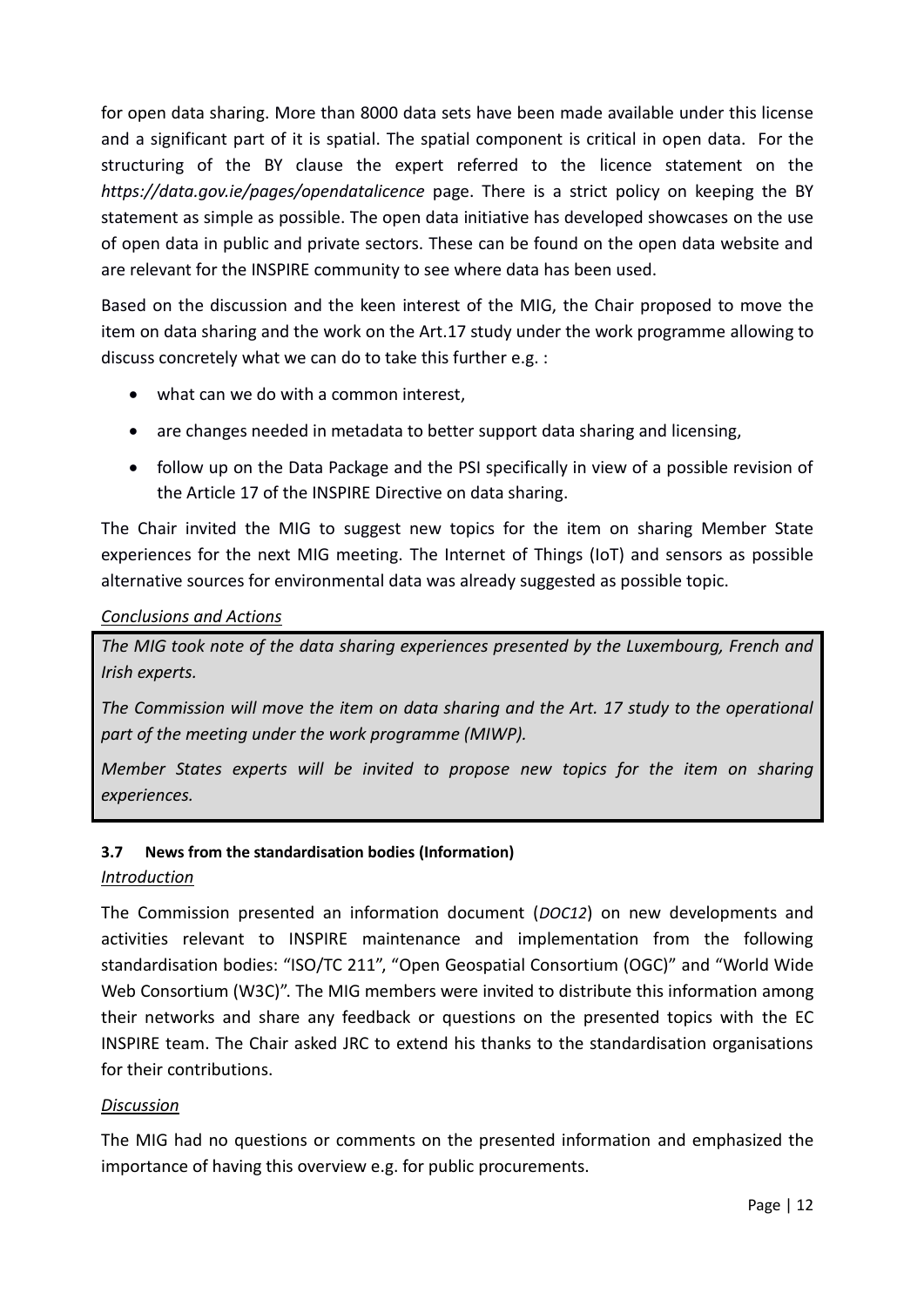### *Conclusions and Actions*

*The MIG took note of the information shared by the Commission on new developments and activities by relevant standardisation bodies.*

*MIG experts were invited to share this information in their networks and provide feedback (mail to Michael.Lutz@ec.europa.eu, ENV-INSPIRE@ec.europa.eu in CC).*

### **3.8 Any other business**

### Future of INSPIRE

The Chair invited the MIG to participate in a strategic discussion about the future of the INSPIRE Directive (2025-2030) in a digital society and suggested to organise a workshop in the beginning of the second half of 2019 if there would be an interest from the group. The MIG welcomed the invitation to have such a dedicated activity to reflect on the future and possible further integration with digital government.

The Chair proposed to prepare this for the MIG meeting in June 2019 for presentation and discussion and set up a small preparatory team to prepare the event. The Chair kindly invited Member States experts interested in hosting this workshop to make proposals.

### *Conclusions and Actions*

*A workshop on the future of the INSPIRE Directive will be organised after summer 2019.* 

*The MIG is invited to share interest in preparing or hosting this workshop by end of February 2019 (mail to Joachim.D'Eugenio@ec.europa.eu, ENV-INSPIRE@ec.europa.eu in CC).*

# **4 Conclusions/recommendations/opinions**

The 9th meeting of the INSPIRE Maintenance and Implementation Group (MIG) made good progress on the implementation of the multi-annual MIWP. It was a productive meeting and once more, the Commission used the sli.do tool to maximize interactivity and feedback from all Member State experts. There was good support for the Commission's work on the revision of the implementing rules. Both the final draft of the new reporting Decision and the first draft of the implementing rule on data interoperability were well received. An important part of the meeting was dedicated to the work on priority datasets and the geoportal. The availability of priority environmental spatial datasets needed for eReporting is increasing but further work and investment is needed in many Member States. To simplify implementation and facilitate publishing data sets in the geoportal a new action (2019.2) on improving accessibility of data sets through network services was endorsed by the MIG. Overall the implementation support provided by the thematic clusters was highly appreciated by the Member State experts. It was decided to continue the action on the thematic clusters (2016.4). Several Member State experts presented good data sharing practices, highlighting the benefit of removing sharing bottlenecks by applying the open data principle and transparent licencing. Moreover data sharing and reuse, the Commission will pursue a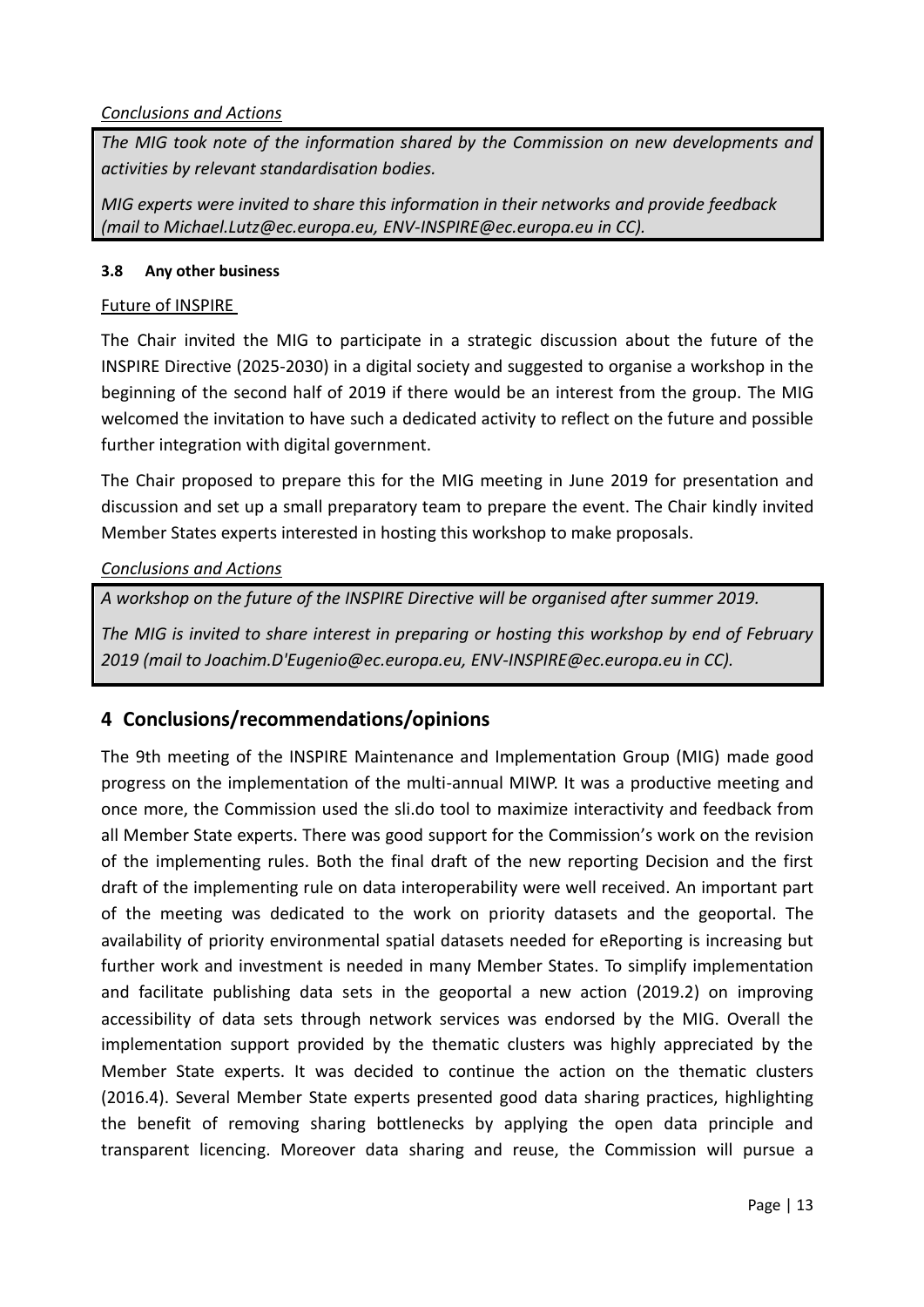voluntary action on core use cases to promote and facilitate the reuse of national INSPIRE data in EU policies. The Commission will also further follow up on the ongoing negotiations regarding the Data Package (incl. PSI Recast and the Act on High-value data sets) and proceed with developing a formal process for ad hoc requests for spatial data under COMMISSION REGULATION (EU) No 268/2010.

Furthermore the MIG:

- Approved the meeting agenda and summary of the previous meeting.
- Supported the draft Implementing Rule on data interoperability and the proposed approach.
- Supported the final draft for the new reporting decision.
- Endorsed the new action on improving accessibility of data sets through network services (2019.2).
- Supported the continuation of MIWP action 2016.4 (thematic clusters).
- Took note of information presented by the Commission on:
	- o MIWP action 2018.1 "Monitoring and reporting 2019".
	- $\circ$  The progress of MIWP actions 2017.1, 2017.2, 2017.3 and 2017.4.
	- o The progress of the spatial data on the web activities.
	- o Spatial data need at EU levels.
	- $\circ$  New developments and activities by relevant standardisation bodies.
- Took note of information presented by Member State experts on:
	- o Data sharing experiences in Luxembourg, France and Ireland.

The more specific conclusions per agenda item have been highlighted under 3) "List of points discussed".

Agenda, documents and presentations are available on *[the collaboration platform](https://ies-svn.jrc.ec.europa.eu/projects/mig-p/wiki/8th_meeting_of_the_MIG)*<sup>2</sup> .

# **5 Next steps / actions**

The MIG was invited to:

 $\overline{a}$ 

- Provide further feedback on the draft Implementing Rule on data interoperability by end of January 2019.
- Provide comments on the explanatory note with the view to clarify/improve where needed (mail to *ENV-[INSPIRE@ec.europa.eu](mailto:ENV-INSPIRE@ec.europa.eu)*).
- Propose new topics for the agenda item on sharing experiences.
- share the information presented by the Commission with their stakeholders and in their networks and provide feedback (mail to Michael.Lutz@ec.europa.eu, ENV-INSPIRE@ec.europa.eu in CC).

<sup>2</sup> *<https://webgate.ec.europa.eu/fpfis/wikis/x/CjHNEQ>*